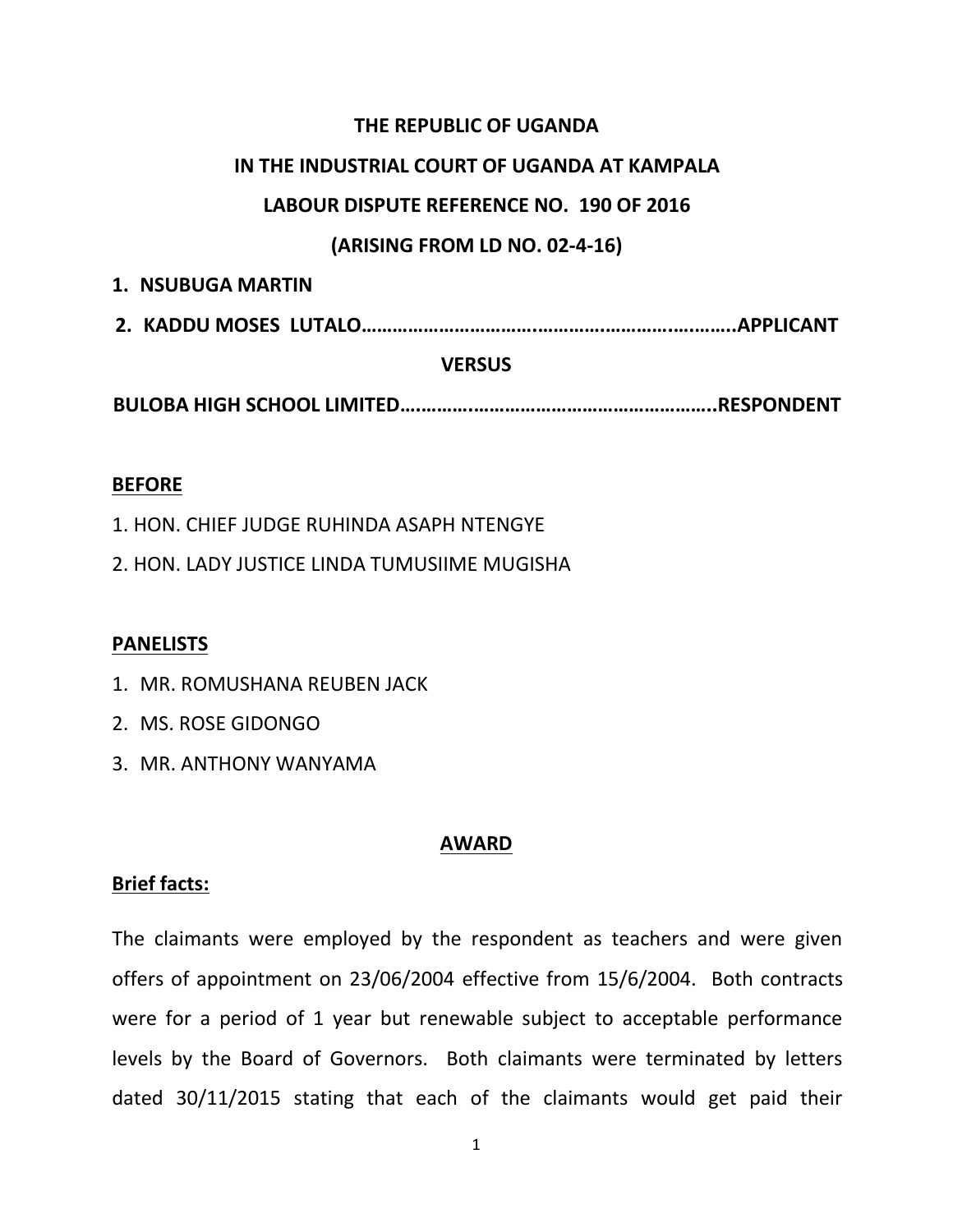December salary and an extra month pay as per the schools terms and conditions of service.

At the joint scheduling, the respondent conceded to having unlawfully terminated the claimants from employment for having failed to afford them a hearing and having not given them notice before termination.

The respondent however disputed a prayer by the claimants for award of damages and other remedies sought by the claimant.

#### **Issues:**

As a consequence of the admission that the termination of employment was unlawful, the only issue to decide is whether the claimant was entitled to the remedies sought.

#### **(a) General damages**

The law on damages was correctly defined by counsel for the claimant when he relied on the authority of **Stanbic Bank Uganda Limited Vs Hajji Yahaya Sekalega, CS No. 2009** in which Lady Justice Flavia Anglin held

**"…in assessment of the quantum of damages courts are mainly guided by the value of the subject matter, the economic inconvenience that a party may have been put through and the nature and extent of the breach or injury suffered … a plaintiff who suffers damage to the wrongful act of the defendant must be put in the position he/she would have been if she or he had not suffered the wrong".**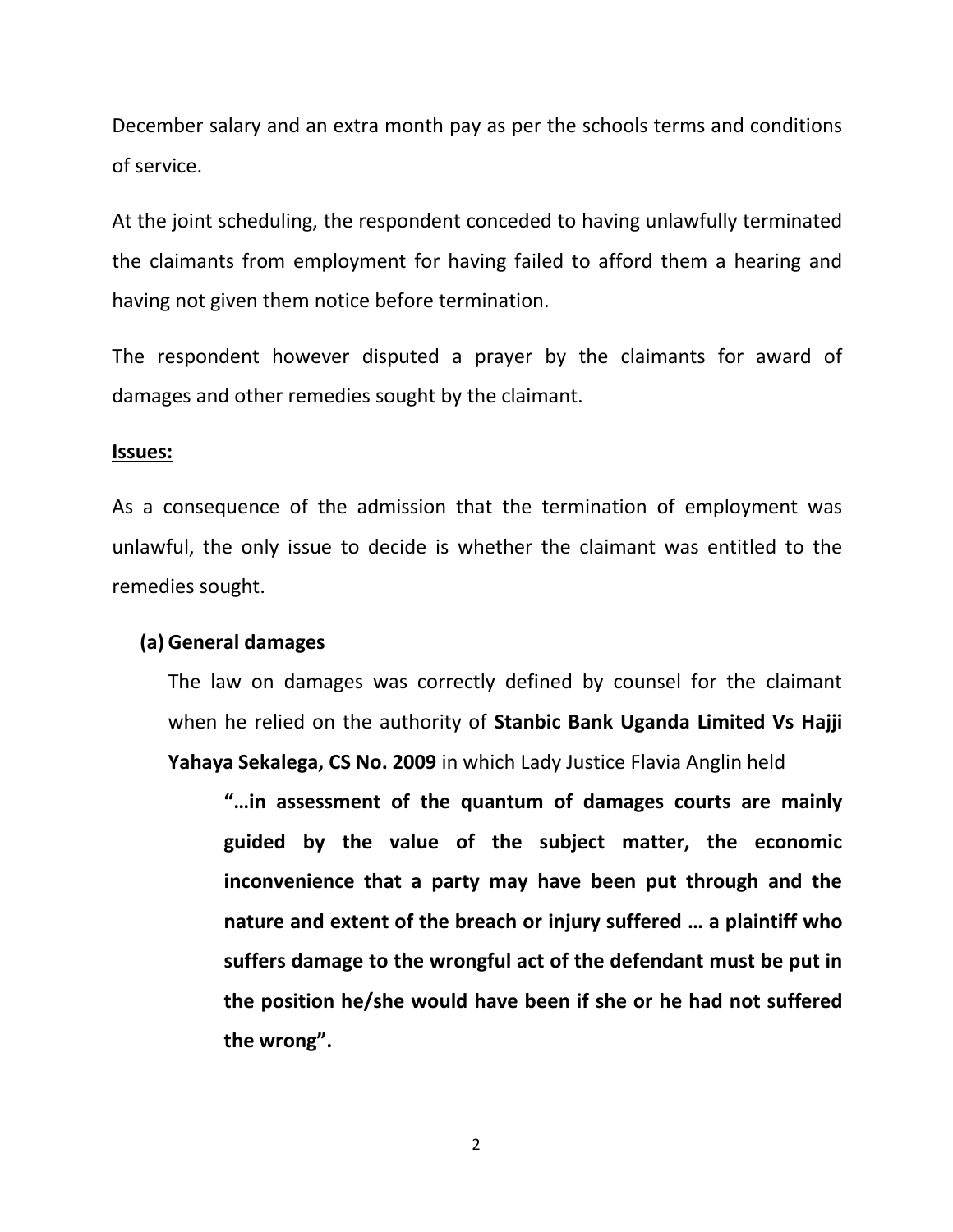Refer also to **Uganda Commercial Bank Vs Myana Engola HCCS 143/1993 and Kibimba Rice Ltd. Vs Umar Salim, SCCA 17/1992.**

Relying on **Bank of Uganda Vs Betty Tinkamanyire Civil Appeal No. 12/2007,** the claimant prayed the court to allow Ugx. 70,000,0000/= for each of the claimants who according to counsel for the claimants had dedicated all their youthful years in the service of the respondent.

Counsel for the respondent on the other hand argued strongly that although the termination of the claimant's was unlawful for want of due process, it was well founded since the respondent being a private business entity had a responsibility to deliver value for the fees paid by parents. In his submission counsel contended that whereas the first claimant was a perpetual late comer and failed to produce schemes of work and missed lessons, the second claimant had very little time for the school and could not assess sufficiently the students' academic progress. In rejoinder counsel for the claimant argued that the respondent having not adduced evidence related to poor performance, it should not rely on mere allegations of poor performance to deny the claimant general damages for unlawful termination.

We entirely agree with the submission of counsel for the claimant that where no evidence whatsoever was adduced touching poor performance of the claimant, the respondent is not entitled to rely on allegations of poor performance in pursuit of any legal remedy or in opposition to any legal remedy.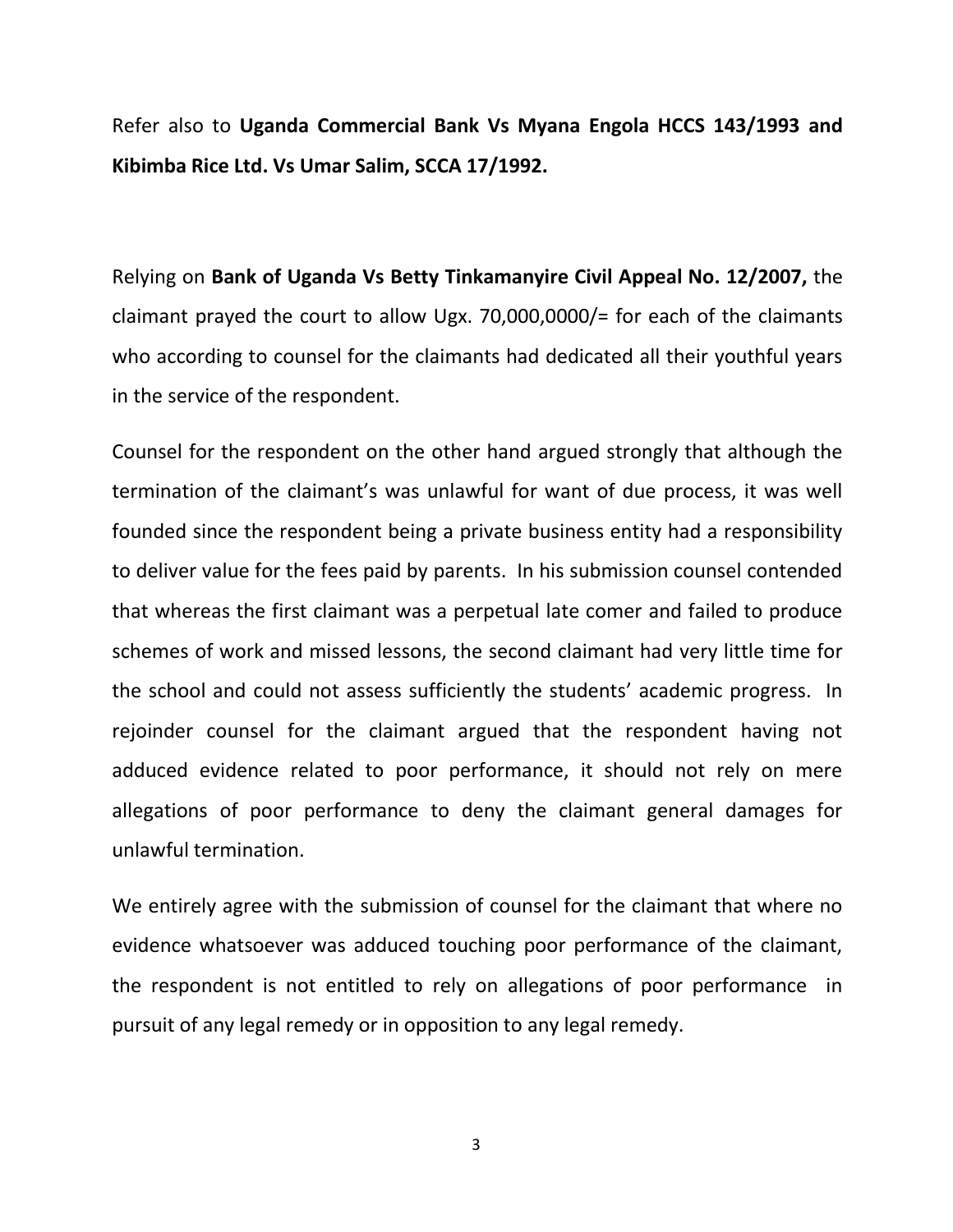Whereas the respondent may have terminated the claimants for failure to give lessons to the students, late reporting to duty, late marking and any other infractions as mentioned in the letters of termination, the fact that those infractions were not put to the claimants for them to respond to , makes it very difficult for this court to rely on them to deny the claimants general damages.

Unlike in the case of **Kabojja International School Vs Godfrey Oyesigyire Labour Dispute Appeal No. 003/2015**, the claimants in the instant case were not given any warning on the record. Neither did they admit to any wrong doing on the record. Therefore the basis of the holding in **the Kabojja case** that **"the appellant as a private business entity had aresponsibility to delivering value for the fees that the parents had paid by delivering excellent academic services…"**is not applicable to the instant case.

The holding in the above case was based on the fact that the respondent had admitted to the infringements after a series of warnings which he himself admitted having received and the court therefore did not think it was necessary to subject the respondent to a hearing, having found that the admission constituted afundamental breach under **section 69(3) of the Employment Act** which provides

**"An employer is entitled to dismiss summarily and the dismissal shall be termed justified where the employee has, by hisor her conduct indicated that he or she has fundamentally broken his or her obligations arising under the contract of service."**

We therefore find that the dismissal having been not in accordance with the above **Section of the law**, the claimants will be entitled to general damages.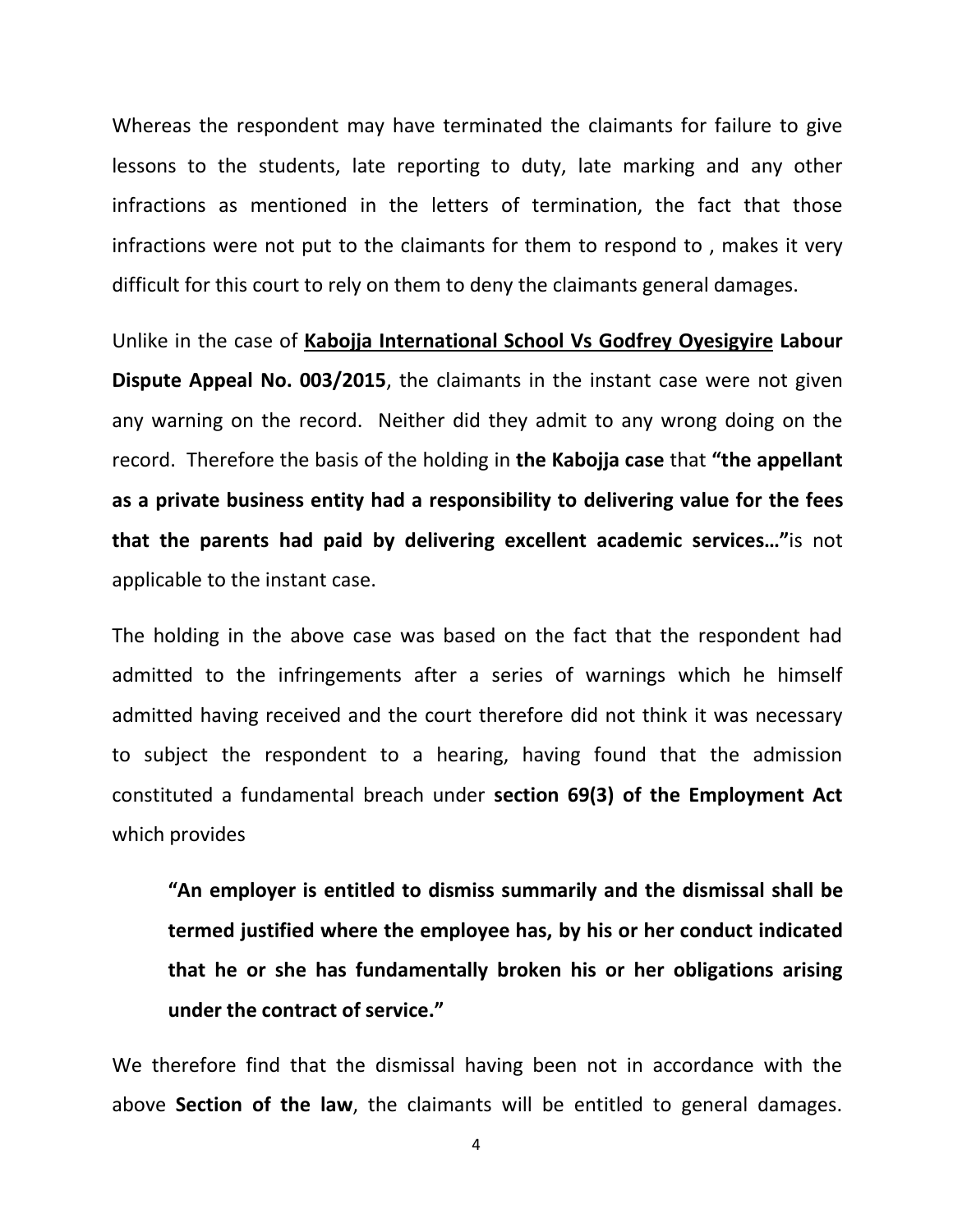However we agree with the submission of counsel for the respondent that the decision in **Betty Tinkamanyire (supra**) did not award general damages although it is a fact that many other cases have been awarding general damages (in cases that involve unlawful termination).

The claimants were secondary school teachers who were earning 490,500/= per month as salary. They had been employed by the respondent for  $1^{1}/_{2}$  years. Their contracts were for 1 year from 15/6/2004 therefore they ended by 15/06/2005 but because the claimants continued working and being paid, the presumption is that their contracts were renewed. Therefore by the time of termination they had worked for 11 years. Given the nature of the contract, the respondent was at liberty to renew or not to renew the contracts at the time of termination or even after 30/11/2015.

Considering the nature of the contract and the salary the claimants were earning, we find that general damages of Ugx. 2,000,000 each will be sufficient.

## **Special damages**

## (a) **Four weeks pay**

**Section 66(4)** provides for payment of a net pay of 4 weeks in the event that a summary dismissal is justified but no hearing has been given to the claimant and in the event that the dismissal appears to be fair whether summary or not but no hearing has been given to the claimant.

As already pointed out above, in the event that a claimant has been unlawfully or wrongfully terminated from his/her employment, such employee is entitled to general damages. We form the opinion that the application of the weeks' net pay only applies where the claimant has been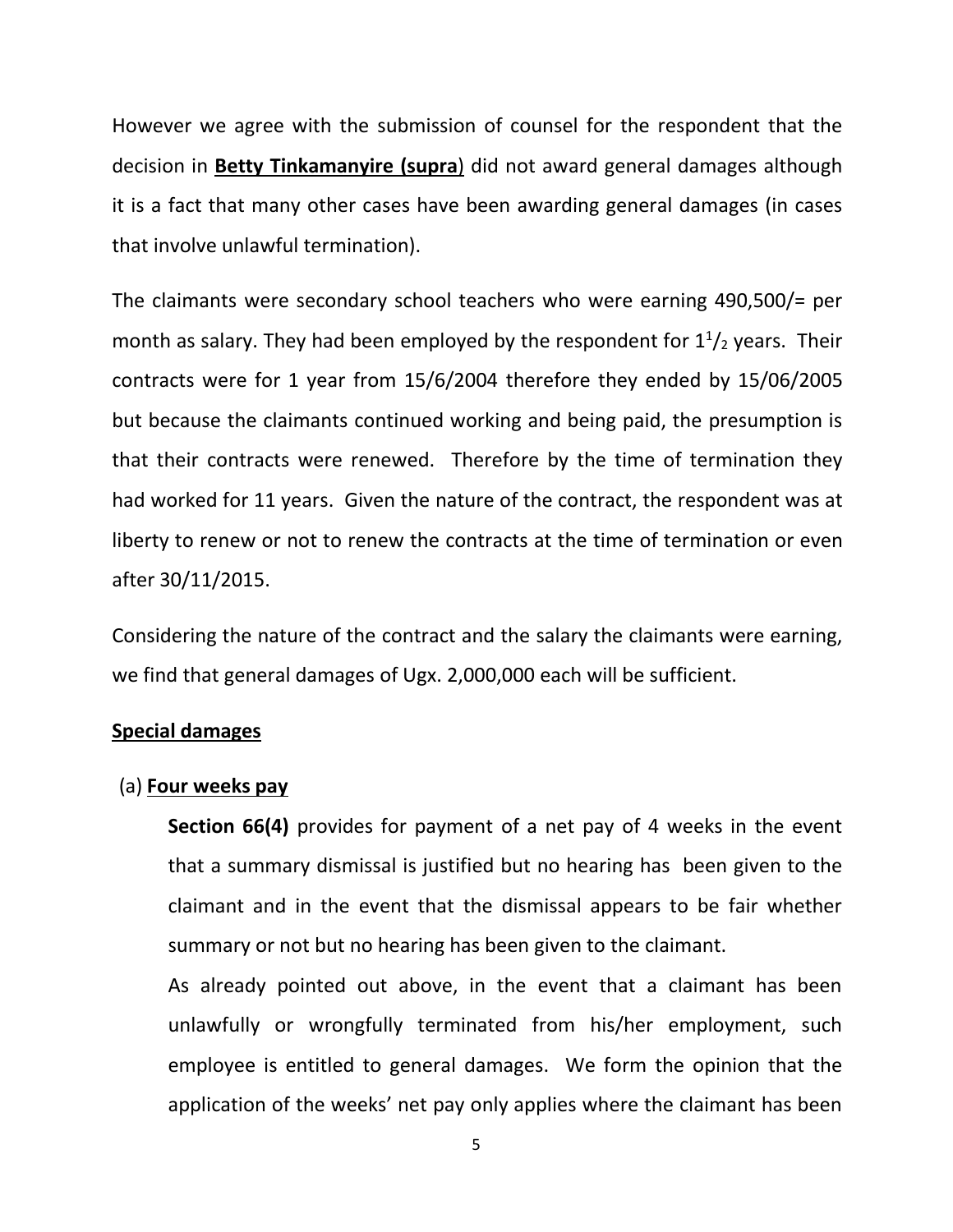summarily dismissed under **Section 69 of the Employment Act** in the event of the employee's breach of a fundamental term in the contract of service. In other circumstances of unlawful dismissal the claimant is entitled to be paid general damages. The a ward of 4 weeks' pay in our view under **Section 66(4)** is meant to cover a situation where a labour officer is deciding entitlements of the claimant since the labour officer has no jurisdiction to award general damages. This is the reason why, in our view, under **Section 78 of the employment Act,** a Labour officer is given jurisdiction to order compensation of 4 weeks' to an unfairly terminated employee.

Accordingly the termination of the claimants having not been under summary dismissal as provided for by **Section 69 of the Employment Act,** and this court having awarded general damages, the prayer for 4 weeks' pay is denied.

## (b) **Three months' notice**

This is not contested by the respondents and therefore the claimants shall be paid 1,650,000/= each as payment in lieu of notice.

#### (c) **Severance allowance**

In principal the respondent is not opposed to payment of severance allowance as seen from the submissions of counsel. The decision of **Donna Kamuli Vs DFCU, LDC 002/2015** is to the effect that the salary at the time of dismissal is the salary to be taken into account in calculation of severance pay. Accordingly the claimants shall be entitled to 550,000x11 years – 6,050,000/= each.

### (d) **Aggravated damages**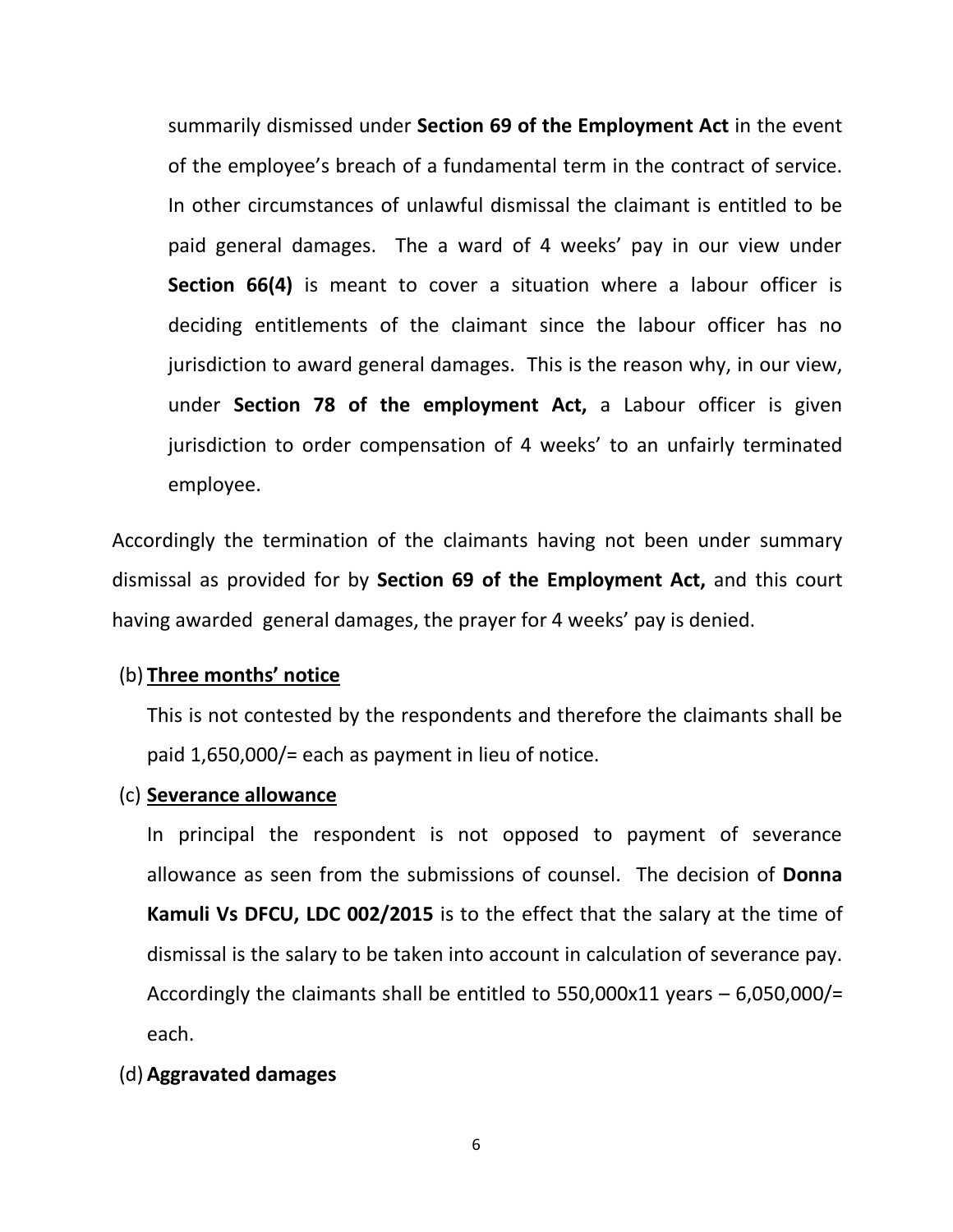We have not found any malicious intentions or any arrogance on the part of the respondent as submitted by the claimant. Accordingly the award of aggravated damages is denied.

### **(e) Interest**

Given the inflationary nature of the currency, we hereby award 12% of interest per year on all the amounts in this award from this date till payment in full.

## (f) **Repatriation**

### **Section 39 of the Employment Act** provides

**"(1) An employee recruited for employment at a place which is more than one hundred kilometers from his or her home shall have the right to be repatriated at the expense of the employer to the place ofengagement in the following cases –**

- **(a)On the expiry of the period of service stipulated in the contract:**
- **(b)On the termination of the contract by reason of the employee's sickness or accident.**
- **(c) On the termination of the contract by agreement between the parties, unless the contract contains a written provision to the contrary; and**
- **(d)On the termination of the contract by order of the labour office, the Industrial Court or any other court.**
- **(2) Where the family of the employee has been brought to the place of employment by the employer, the family shall be repatriated at the**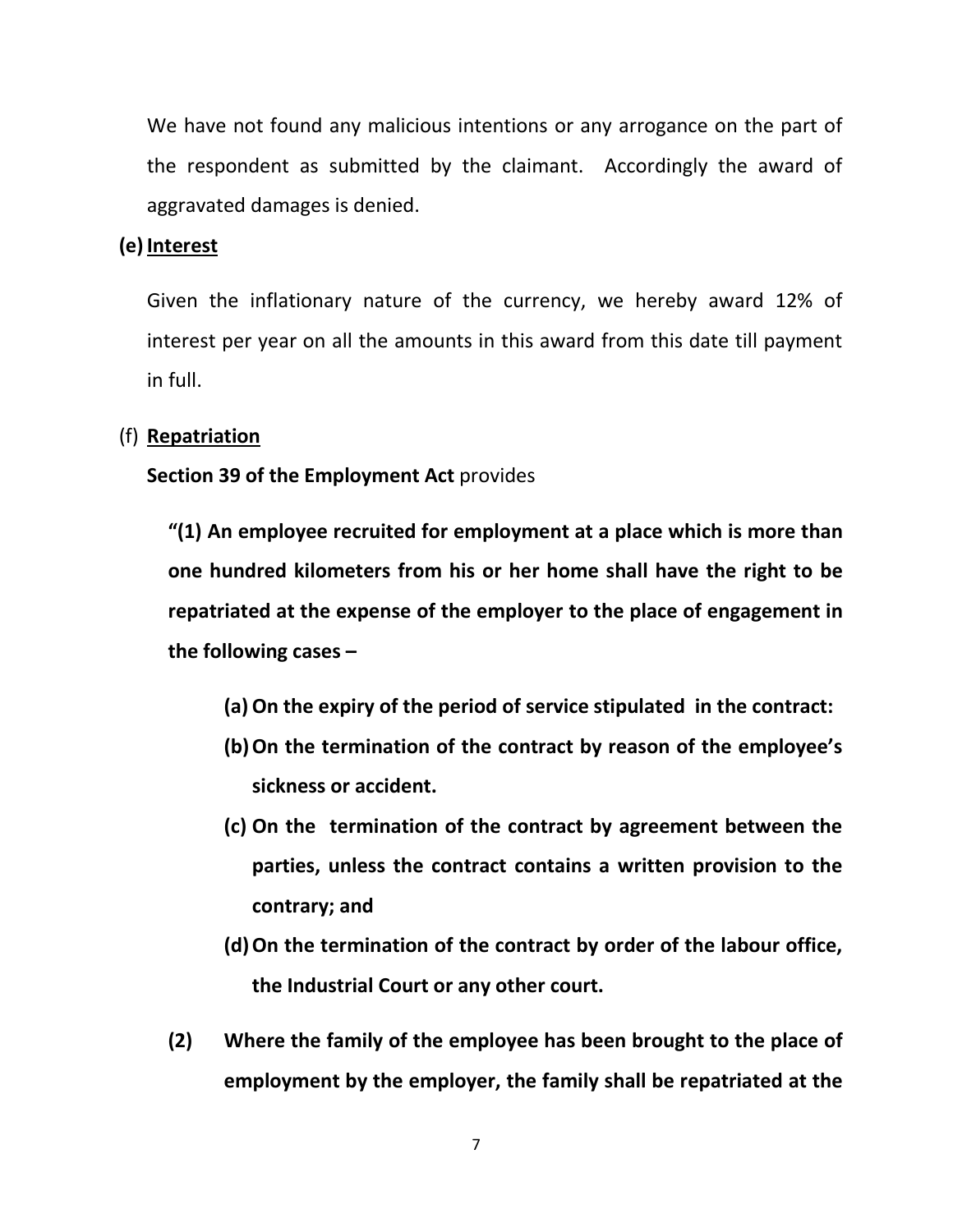**expense of the employer, in the event of the employee's repatriation or death.**

- **(3) Where an employee has been in employment for at least ten years he or she shall be repatriated at the expense of the employer irrespective of his or her place of recruitment.**
- **(4) A labour officer may, notwithstanding anything in this section, exempt an employer from the obligation to repatriate in circumstances where the labour officer is satisfied that it is just and equitable to do so, having regard to any agreement between the parties or in the case of the summary dismissal of an employee for serious misconduct."**

It seems to us that the above section on repatriation restricts entitlement to repatriation to employees whose contracts of service end only in the manner prescribed under **(1) (a), (b), (c) and (d) above.** The law is very silent on what happens once a person is unlawfully terminated and therefore the contract does not expire and is not in any way terminated in the circumstances showed in **(1)(a) – (d).** We do not think that the intention of the legislature was to exclude employees declared by court to have been unlawfully terminated from benefiting under Section **39** once it is established that such employee was recruited either more than one hundred kilometers from his or her home **or** his/her family were brought to the place of employment by the employer as per **Section 39(2)** above **or** where such employee was in employment for at least ten years as provided for under **Section 39(3).**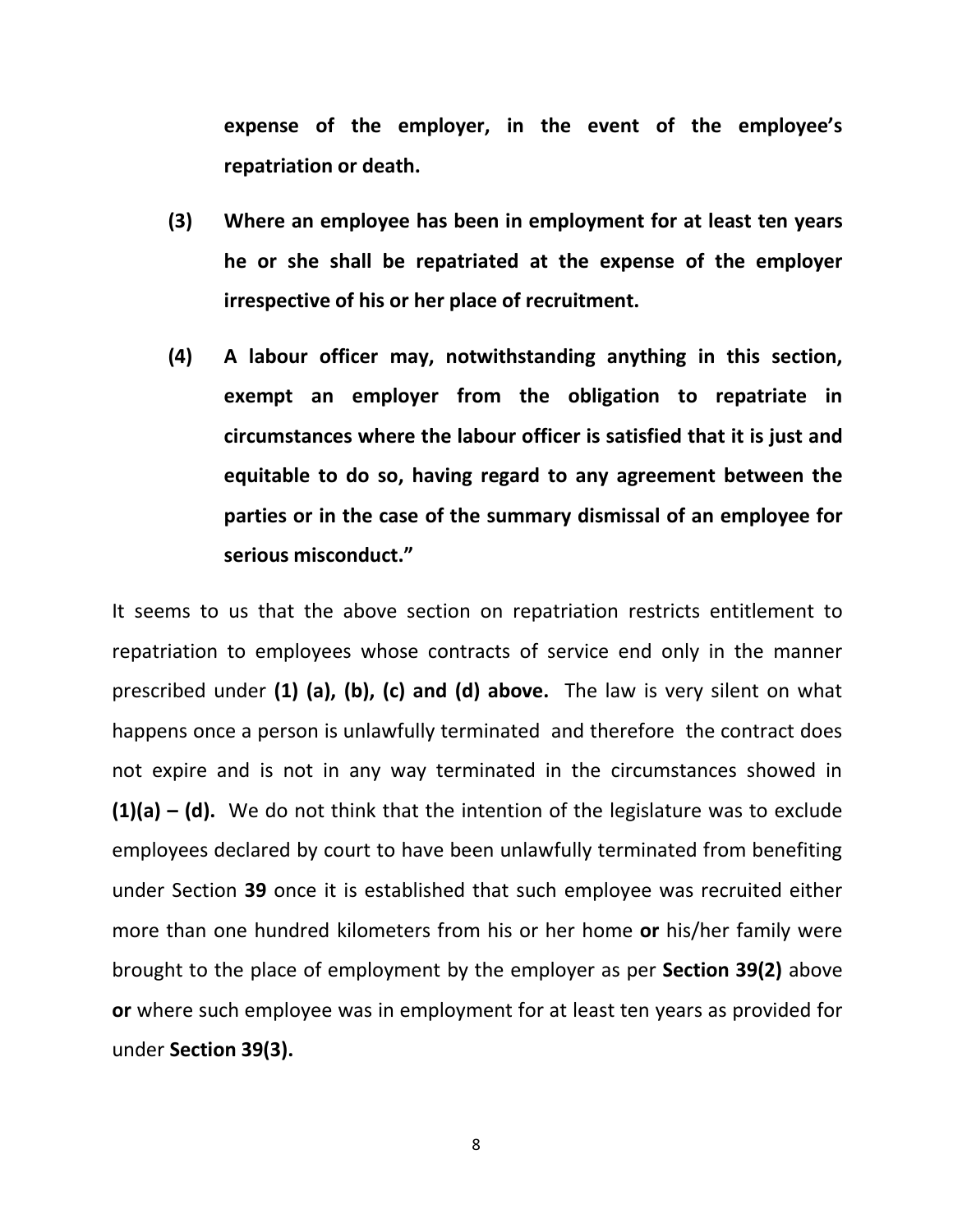Under **section 31 of the Employment Act** a Labour officer can terminate an employment contract. The section provides

#### **"31 Inability to pay wages**

- **(1) Where an employer is unable or refuses to pay wages a labour officer on the application of any employee of that employer shall declare the contract of service terminated**
- **(2) The termination referred to in sub section (1) shall be without prejudice to all outstanding and accrued rights arising under this Act, the contract of service or any other law"**

Although the above section expressly gives authority to a labour officer to terminate a contract of service, ordinarily termination is by either the employee or the employer and the labour officer is asked to determine whether the termination was fair or not and whether any of the parties is entitled to any remedy. In the same way courts of law determine whether the termination is lawful or not and a ward remedies in deserving cases. Consequently it is our strong opinion that where an employee is declared by a court of law to have been unlawfully terminated or dismissed and he falls under the bracket of section 39 as pointed out above he or she is entitled to repatriation.

In the instant case, according to the submission of counsel for the claimant, although the 1st claimant showed his address as Natete at the time he applied for the job, he eventually changed address to Buloba, Masaka. The contention that an employee can be repatriated to any place of his choice as his home is not

<sup>9</sup>